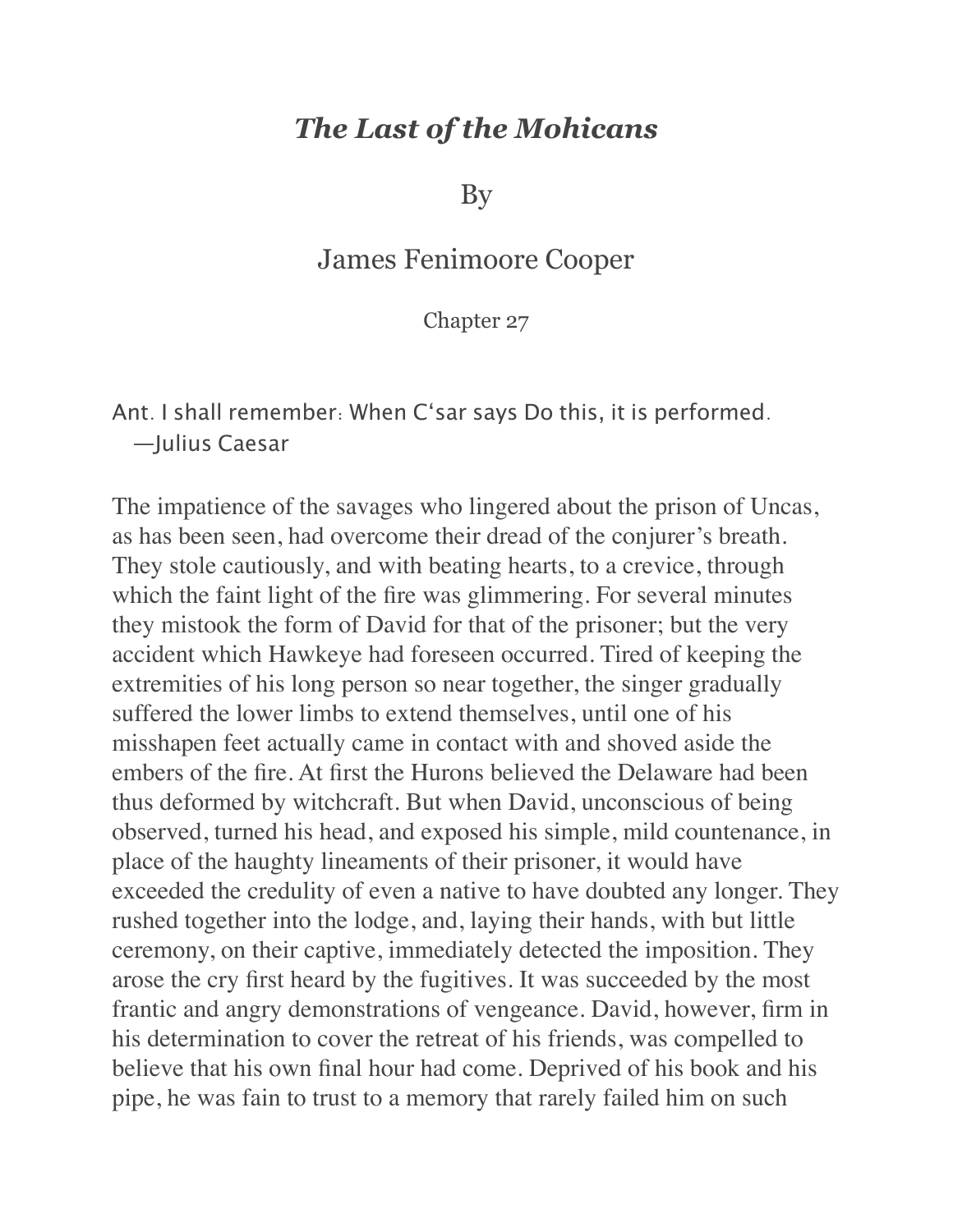subjects; and breaking forth in a loud and impassioned strain, he endeavored to smooth his passage into the other world by singing the opening verse of a funeral anthem. The Indians were seasonably reminded of his infirmity, and, rushing into the open air, they aroused the village in the manner described.

A native warrior fights as he sleeps, without the protection of anything defensive. The sounds of the alarm were, therefore, hardly uttered before two hundred men were afoot, and ready for the battle or the chase, as either might be required. The escape was soon known; and the whole tribe crowded, in a body, around the council–lodge, impatiently awaiting the instruction of their chiefs. In such a sudden demand on their wisdom, the presence of the cunning Magua could scarcely fail of being needed. His name was mentioned, and all looked round in wonder that he did not appear. Messengers were then despatched to his lodge requiring his presence.

In the meantime, some of the swiftest and most discreet of the young men were ordered to make the circuit of the clearing, under cover of the woods, in order to ascertain that their suspected neighbors, the Delawares, designed no mischief. Women and children ran to and fro; and, in short, the whole encampment exhibited another scene of wild and savage confusion. Gradually, however, these symptoms of disorder diminished; and in a few minutes the oldest and most distinguished chiefs were assembled in the lodge, in grave consultation.

The clamor of many voices soon announced that a party approached, who might be expected to communicate some intelligence that would explain the mystery of the novel surprise. The crowd without gave way, and several warriors entered the place, bringing with them the hapless conjurer, who had been left so long by the scout in duress.

Notwithstanding this man was held in very unequal estimation among the Hurons, some believing implicitly in his power, and others deeming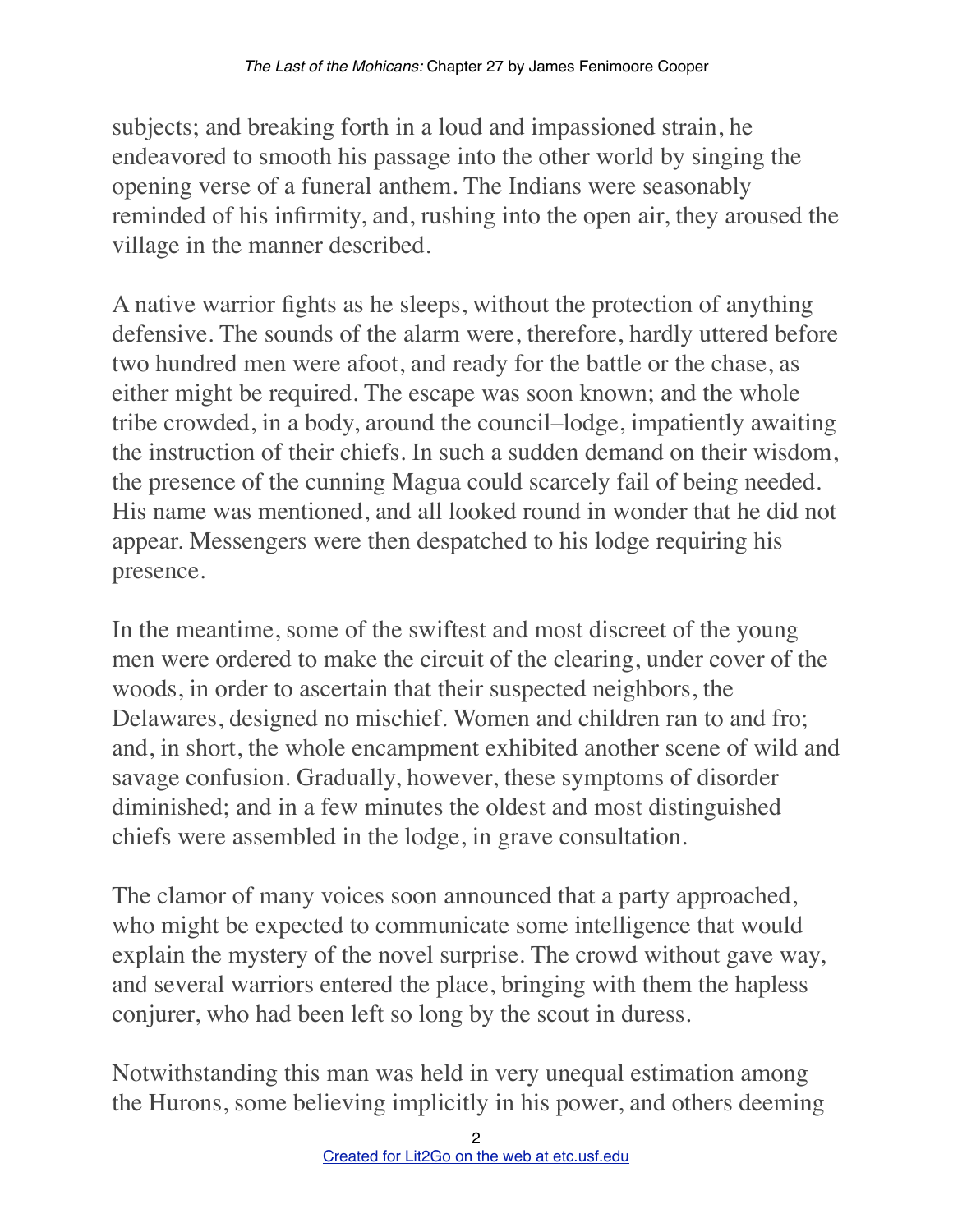him an impostor, he was now listened to by all with the deepest attention. When his brief story was ended, the father of the sick woman stepped forth, and, in a few pithy expression, related, in his turn, what he knew. These two narratives gave a proper direction to the subsequent inquiries, which were now made with the characteristic cunning of savages.

Instead of rushing in a confused and disorderly throng to the cavern, ten of the wisest and firmest among the chiefs were selected to prosecute the investigation. As no time was to be lost, the instant the choice was made the individuals appointed rose in a body and left the place without speaking. On reaching the entrance, the younger men in advance made way for their seniors; and the whole proceeded along the low, dark gallery, with the firmness of warriors ready to devote themselves to the public good, though, at the same time, secretly doubting the nature of the power with which they were about to contend.

The outer apartment of the cavern was silent and gloomy. The woman lay in her usual place and posture, though there were those present who affirmed they had seen her borne to the woods by the supposed "medicine of the white men." Such a direct and palpable contradiction of the tale related by the father caused all eyes to be turned on him. Chafed by the silent imputation, and inwardly troubled by so unaccountable a circumstance, the chief advanced to the side of the bed, and, stooping, cast an incredulous look at the features, as if distrusting their reality. His daughter was dead.

The unerring feeling of nature for a moment prevailed and the old warrior hid his eyes in sorrow. Then, recovering his self–possession, he faced his companions, and, pointing toward the corpse, he said, in the language of his people:

"The wife of my young man has left us! The Great Spirit is angry with his children."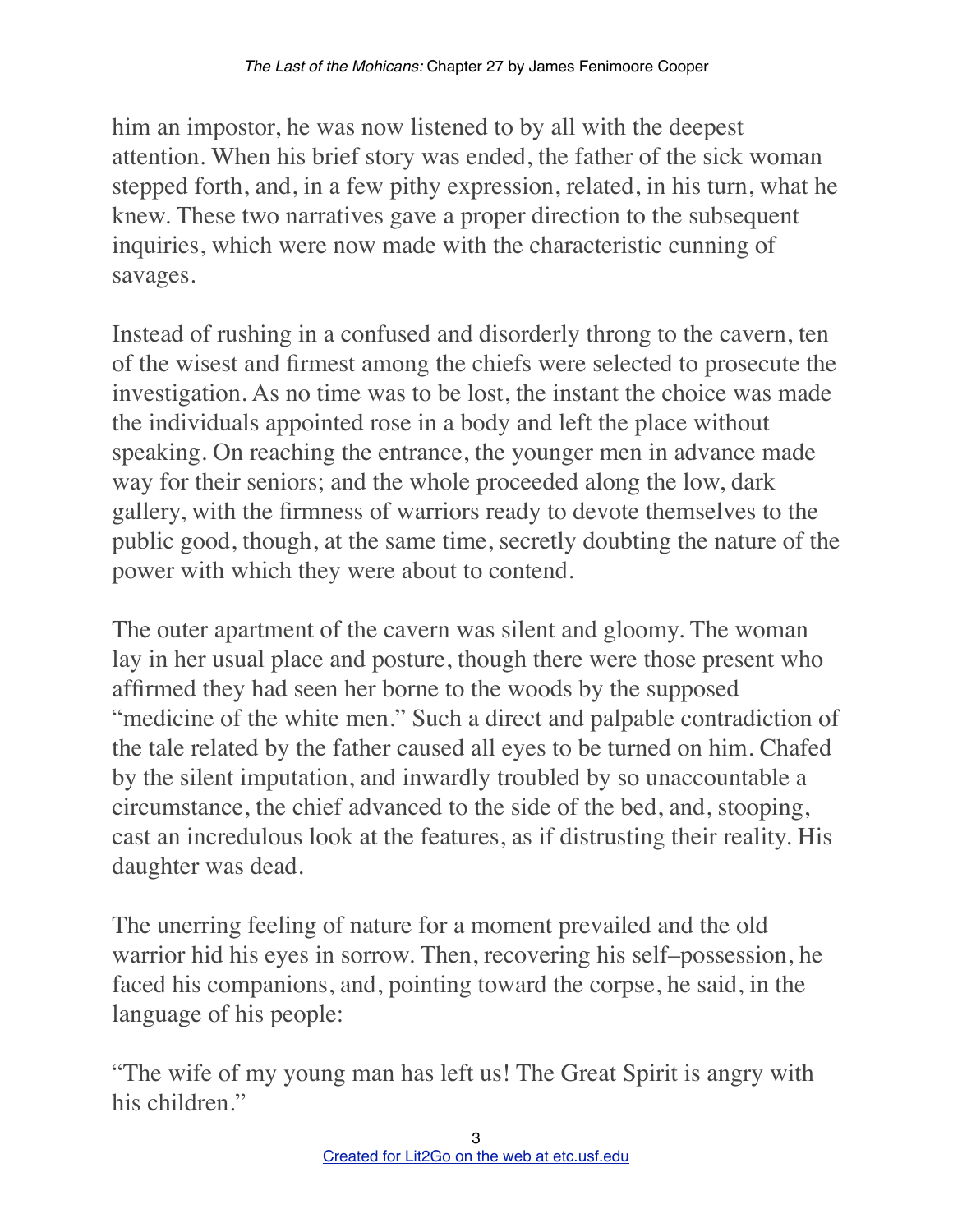The mournful intelligence was received in solemn silence. After a short pause, one of the elder Indians was about to speak, when a dark–looking object was seen rolling out of an adjoining apartment, into the very center of the room where they stood. Ignorant of the nature of the beings they had to deal with, the whole party drew back a little, and, rising on end, exhibited the distorted but still fierce and sullen features of Magua. The discovery was succeeded by a general exclamation of amazement.

As soon, however, as the true situation of the chief was understood, several knives appeared, and his limbs and tongue were quickly released. The Huron arose, and shook himself like a lion quitting his lair. Not a word escaped him, though his hand played convulsively with the handle of his knife, while his lowering eyes scanned the whole party, as if they sought an object suited to the first burst of his vengeance.

It was happy for Uncas and the scout, and even David, that they were all beyond the reach of his arm at such a moment; for, assuredly, no refinement in cruelty would then have deferred their deaths, in opposition to the promptings of the fierce temper that nearly choked him. Meeting everywhere faces that he knew as friends, the savage grated his teeth together like rasps of iron, and swallowed his passion for want of a victim on whom to vent it. This exhibition of anger was noted by all present; and from an apprehension of exasperating a temper that was already chafed nearly to madness, several minutes were suffered to pass before another word was uttered. When, however, suitable time had elapsed, the oldest of the party spoke.

"My friend has found an enemy," he said. "Is he nigh that the Hurons might take revenge?"

"Let the Delaware die!" exclaimed Magua, in a voice of thunder.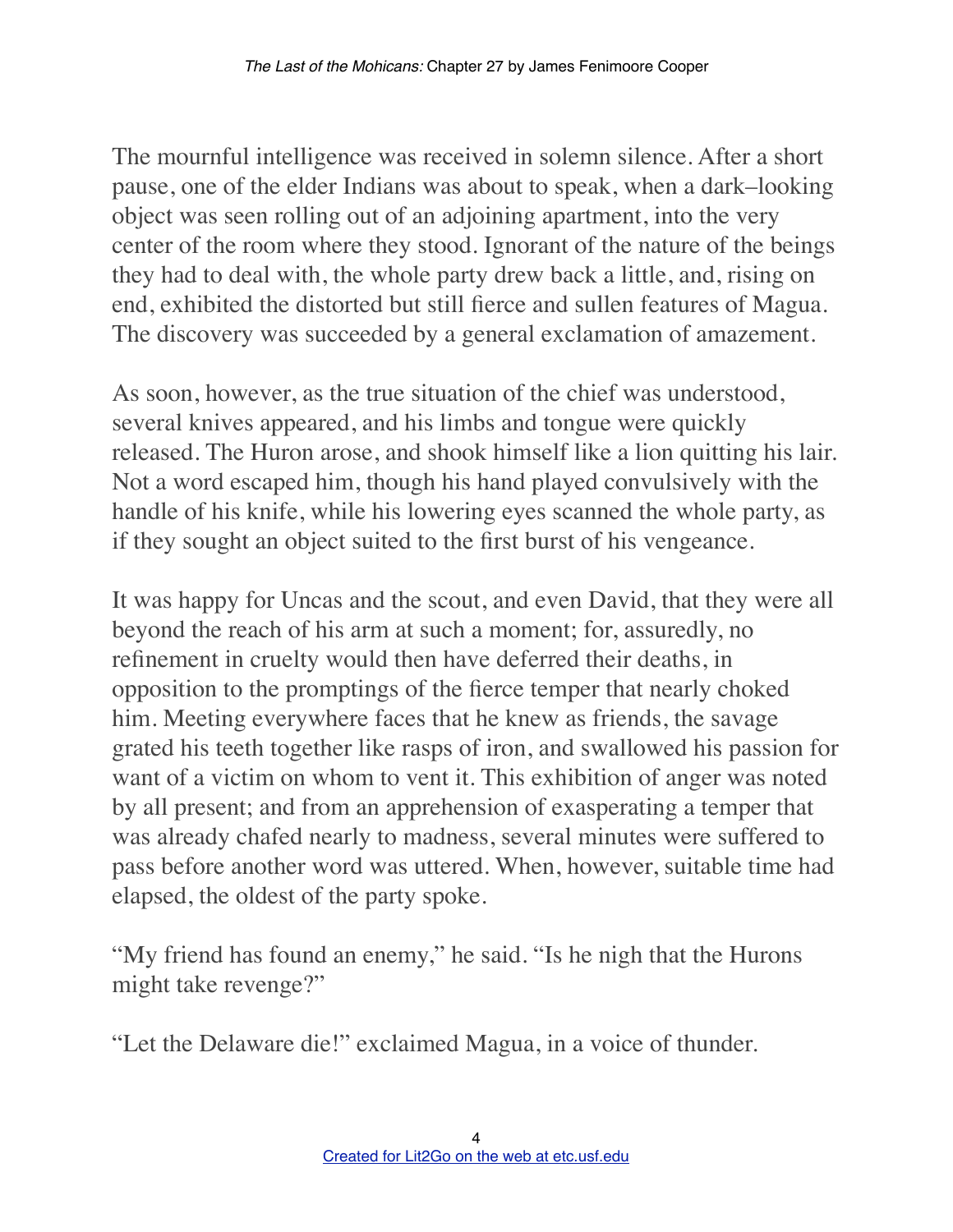Another longer and expressive silence was observed, and was broken, as before, with due precaution, by the same individual.

"The Mohican is swift of foot, and leaps far," he said; "but my young men are on his trail."

"Is he gone?" demanded Magua, in tones so deep and guttural, that they seemed to proceed from his inmost chest.

"An evil spirit has been among us, and the Delaware has blinded our eyes."

"An evil spirit!" repeated the other, mockingly; "'tis the spirit that has taken the lives of so many Hurons; the spirit that slew my young men at 'the tumbling river'; that took their scalps at the 'healing spring'; and who has, now, bound the arms of Le Renard Subtil!"

"Of whom does my friend speak?"

"Of the dog who carries the heart and cunning of a Huron under a pale skin––La Longue Carabine."

The pronunciation of so terrible a name produced the usual effect among his auditors. But when time was given for reflection, and the warriors remembered that their formidable and daring enemy had even been in the bosom of their encampment, working injury, fearful rage took the place of wonder, and all those fierce passions with which the bosom of Magua had just been struggling were suddenly transferred to his companions. Some among them gnashed their teeth in anger, others vented their feelings in yells, and some, again, beat the air as frantically as if the object of their resentment were suffering under their blows. But this sudden outbreaking of temper as quickly subsided in the still and sullen restraint they most affected in their moments of inaction.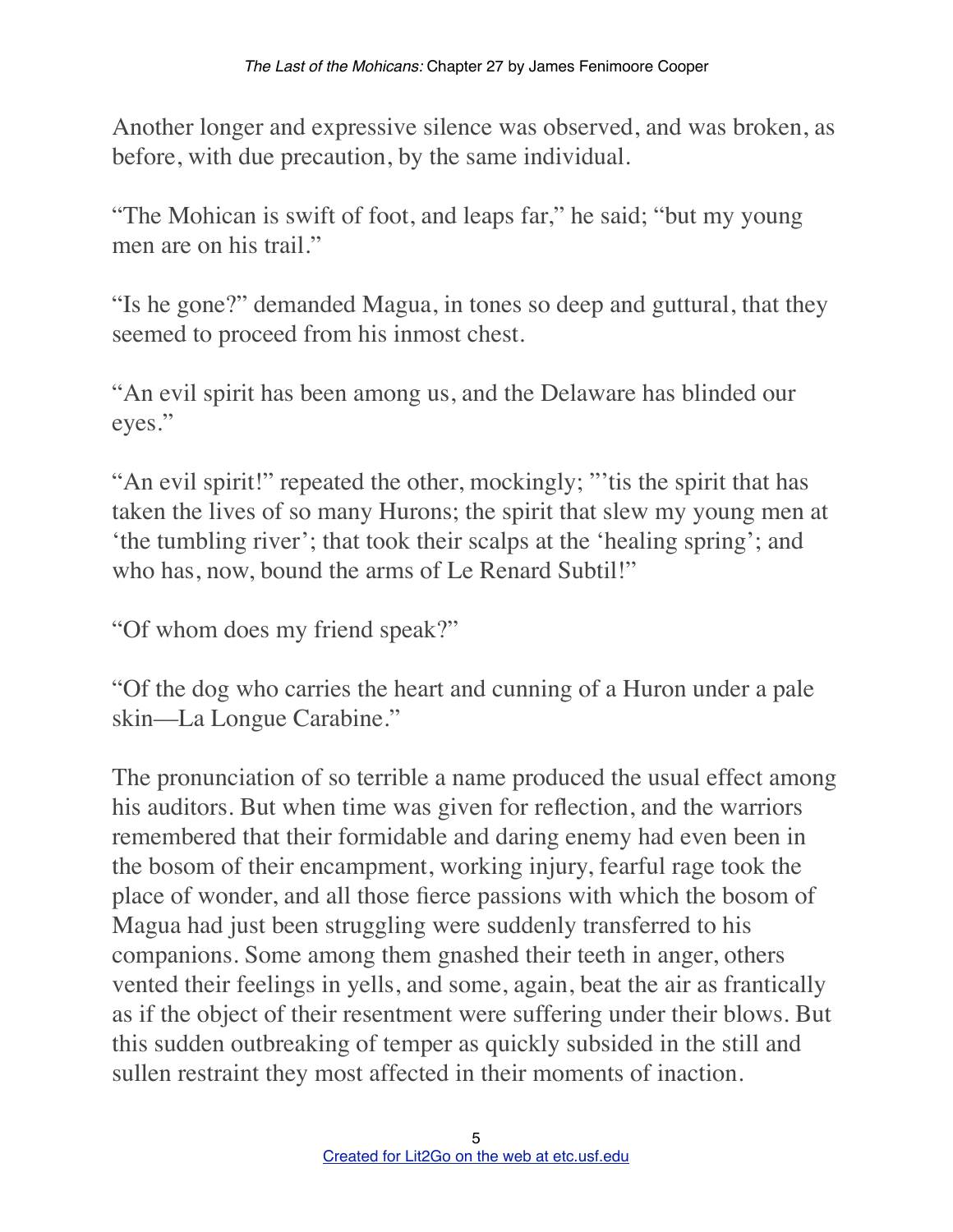Magua, who had in his turn found leisure for reflection, now changed his manner, and assumed the air of one who knew how to think and act with a dignity worthy of so grave a subject.

"Let us go to my people," he said; "they wait for us."

His companions consented in silence, and the whole of the savage party left the cavern and returned to the council– lodge. When they were seated, all eyes turned on Magua, who understood, from such an indication, that, by common consent, they had devolved the duty of relating what had passed on him. He arose, and told his tale without duplicity or reservation. The whole deception practised by both Duncan and Hawkeye was, of course, laid naked, and no room was found, even for the most superstitious of the tribe, any longer to affix a doubt on the character of the occurrences. It was but too apparent that they had been insultingly, shamefully, disgracefully deceived. When he had ended, and resumed his seat, the collected tribe––for his auditors, in substance, included all the fighting men of the party––sat regarding each other like men astonished equally at the audacity and the success of their enemies. The next consideration, however, was the means and opportunities for revenge.

Additional pursuers were sent on the trail of the fugitives; and then the chiefs applied themselves, in earnest, to the business of consultation. Many different expedients were proposed by the elder warriors, in succession, to all of which Magua was a silent and respectful listener. That subtle savage had recovered his artifice and self–command, and now proceeded toward his object with his customary caution and skill. It was only when each one disposed to speak had uttered his sentiments, that he prepared to advance his own opinions. They were given with additional weight from the circumstance that some of the runners had already returned, and reported that their enemies had been traced so far as to leave no doubt of their having sought safety in the neighboring camp of their suspected allies, the Delawares. With the advantage of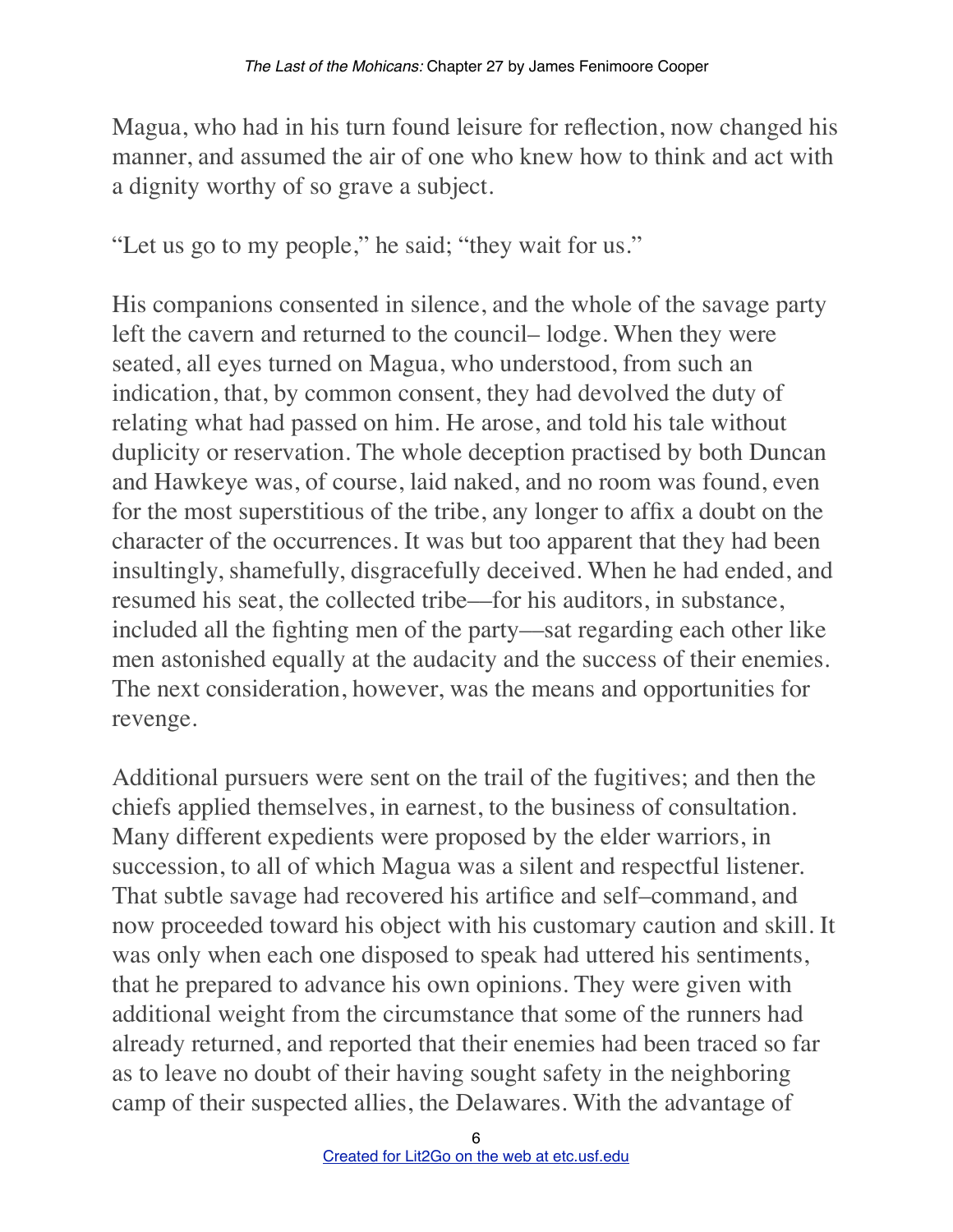possessing this important intelligence, the chief warily laid his plans before his fellows, and, as might have been anticipated from his eloquence and cunning, they were adopted without a dissenting voice. They were, briefly, as follows, both in opinions and in motives.

It has been already stated that, in obedience to a policy rarely departed from, the sisters were separated so soon as they reached the Huron village. Magua had early discovered that in retaining the person of Alice, he possessed the most effectual check on Cora. When they parted, therefore, he kept the former within reach of his hand, consigning the one he most valued to the keeping of their allies. The arrangement was understood to be merely temporary, and was made as much with a view to flatter his neighbors as in obedience to the invariable rule of Indian policy.

While goaded incessantly by these revengeful impulses that in a savage seldom slumber, the chief was still attentive to his more permanent personal interests. The follies and disloyalty committed in his youth were to be expiated by a long and painful penance, ere he could be restored to the full enjoyment of the confidence of his ancient people; and without confidence there could be no authority in an Indian tribe. In this delicate and arduous situation, the crafty native had neglected no means of increasing his influence; and one of the happiest of his expedients had been the success with which he had cultivated the favor of their powerful and dangerous neighbors. The result of his experiment had answered all the expectations of his policy; for the Hurons were in no degree exempt from that governing principle of nature, which induces man to value his gifts precisely in the degree that they are appreciated by others.

But, while he was making this ostensible sacrifice to general considerations, Magua never lost sight of his individual motives. The latter had been frustrated by the unlooked–for events which had placed all his prisoners beyond his control; and he now found himself reduced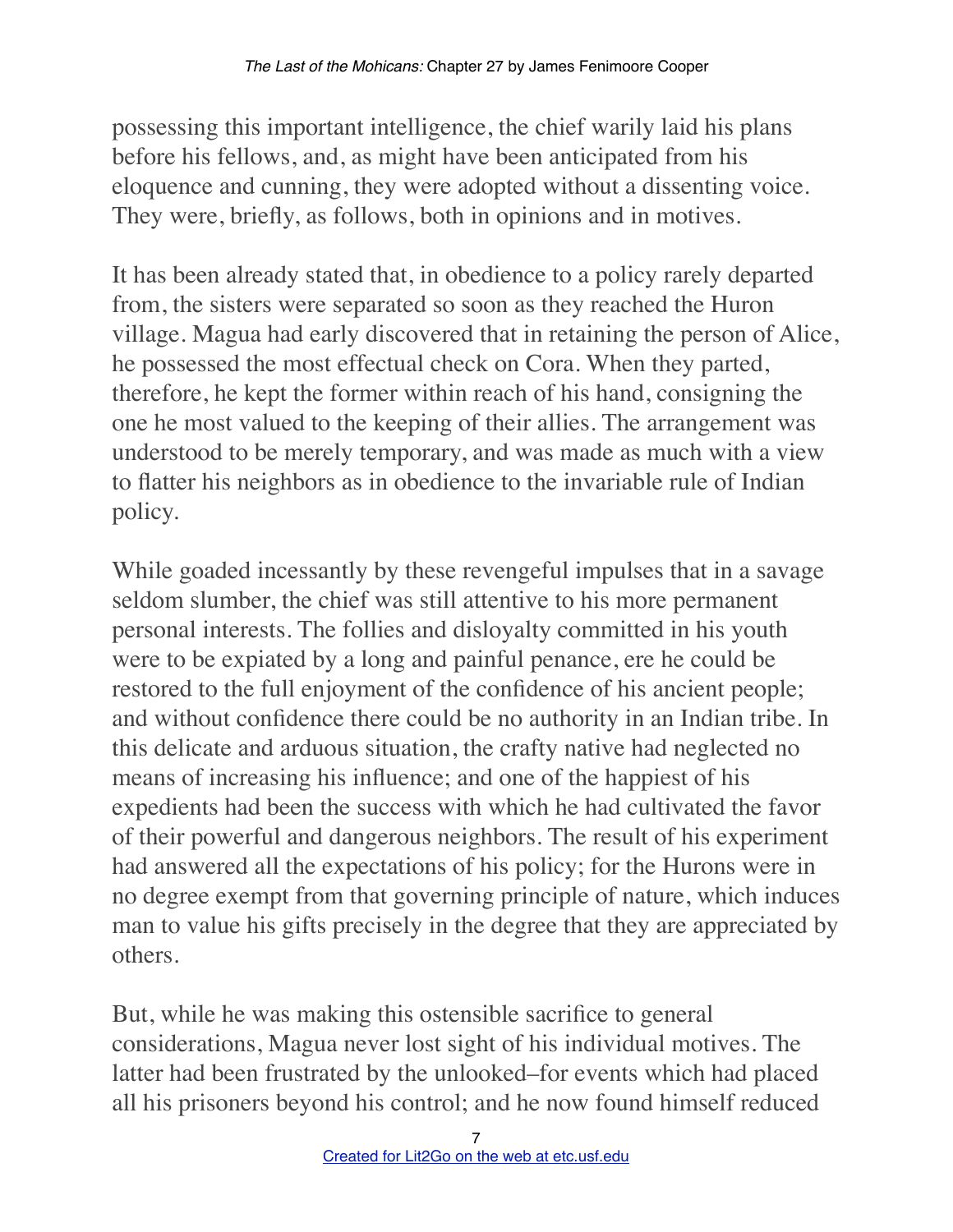to the necessity of suing for favors to those whom it had so lately been his policy to oblige.

Several of the chiefs had proposed deep and treacherous schemes to surprise the Delawares and, by gaining possession of their camp, to recover their prisoners by the same blow; for all agreed that their honor, their interests, and the peace and happiness of their dead countrymen, imperiously required them speedily to immolate some victims to their revenge. But plans so dangerous to attempt, and of such doubtful issue, Magua found little difficulty in defeating. He exposed their risk and fallacy with his usual skill; and it was only after he had removed every impediment, in the shape of opposing advice, that he ventured to propose his own projects.

He commenced by flattering the self–love of his auditors; a never– failing method of commanding attention. When he had enumerated the many different occasions on which the Hurons had exhibited their courage and prowess, in the punishment of insults, he digressed in a high encomium on the virtue of wisdom. He painted the quality as forming the great point of difference between the beaver and other brutes; between the brutes and men; and, finally, between the Hurons, in particular, and the rest of the human race. After he had sufficiently extolled the property of discretion, he undertook to exhibit in what manner its use was applicable to the present situation of their tribe. On the one hand, he said, was their great pale father, the governor of the Canadas, who had looked upon his children with a hard eye since their tomahawks had been so red; on the other, a people as numerous as themselves, who spoke a different language, possessed different interests, and loved them not, and who would be glad of any pretense to bring them in disgrace with the great white chief. Then he spoke of their necessities; of the gifts they had a right to expect for their past services; of their distance from their proper hunting–grounds and native villages; and of the necessity of consulting prudence more, and inclination less, in so critical circumstances. When he perceived that, while the old men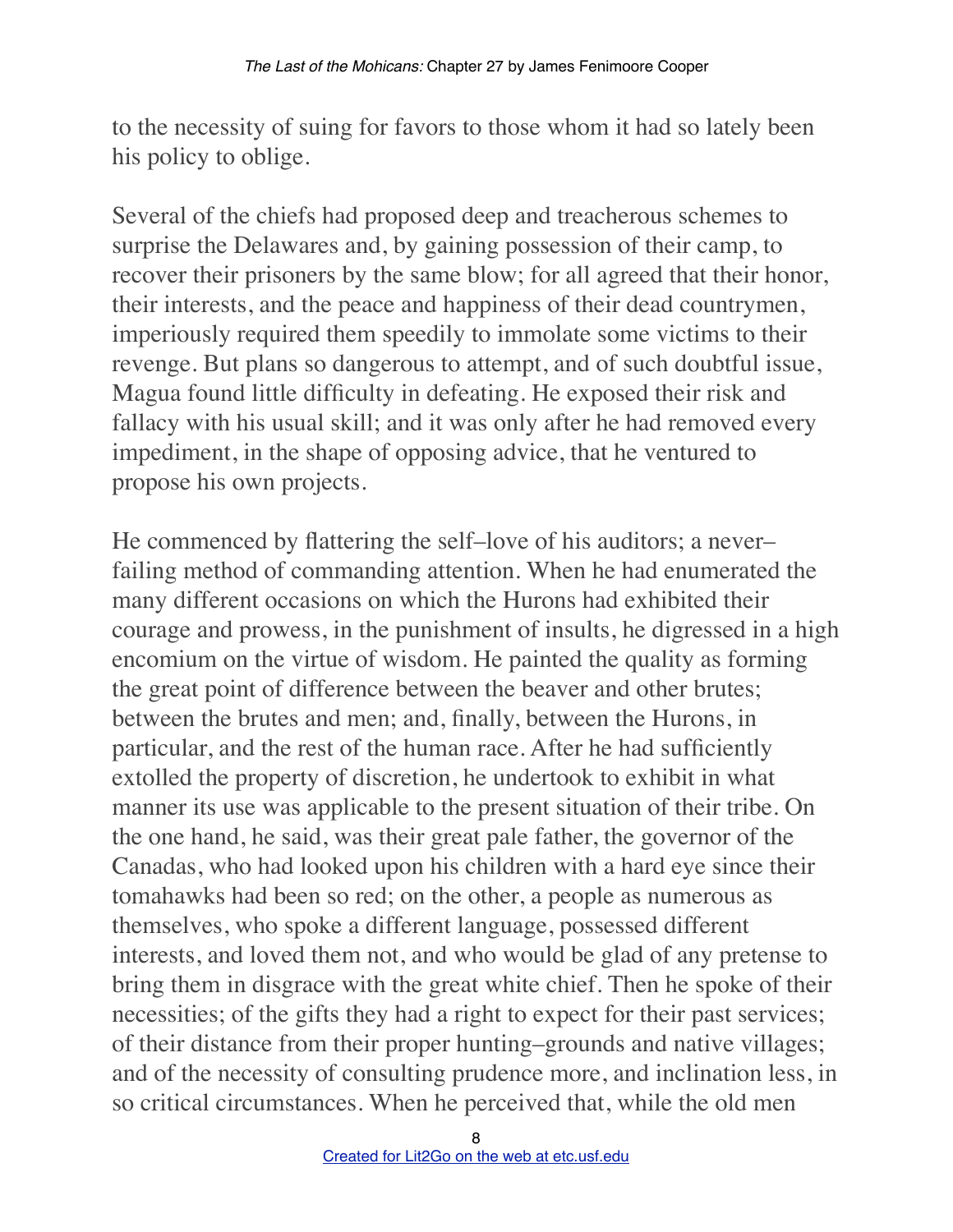applauded his moderation, many of the fiercest and most distinguished of the warriors listened to these politic plans with lowering looks, he cunningly led them back to the subject which they most loved. He spoke openly of the fruits of their wisdom, which he boldly pronounced would be a complete and final triumph over their enemies. He even darkly hinted that their success might be extended, with proper caution, in such a manner as to include the destruction of all whom they had reason to hate. In short, he so blended the warlike with the artful, the obvious with the obscure, as to flatter the propensities of both parties, and to leave to each subject of hope, while neither could say it clearly comprehended his intentions.

The orator, or the politician, who can produce such a state of things, is commonly popular with his contemporaries, however he may be treated by posterity. All perceived that more was meant than was uttered, and each one believed that the hidden meaning was precisely such as his own faculties enabled him to understand, or his own wishes led him to anticipate.

In this happy state of things, it is not surprising that the management of Magua prevailed. The tribe consented to act with deliberation, and with one voice they committed the direction of the whole affair to the government of the chief who had suggested such wise and intelligible expedients.

Magua had now attained one great object of all his cunning and enterprise. The ground he had lost in the favor of his people was completely regained, and he found himself even placed at the head of affairs. He was, in truth, their ruler; and, so long as he could maintain his popularity, no monarch could be more despotic, especially while the tribe continued in a hostile country. Throwing off, therefore, the appearance of consultation, he assumed the grave air of authority necessary to support the dignity of his office.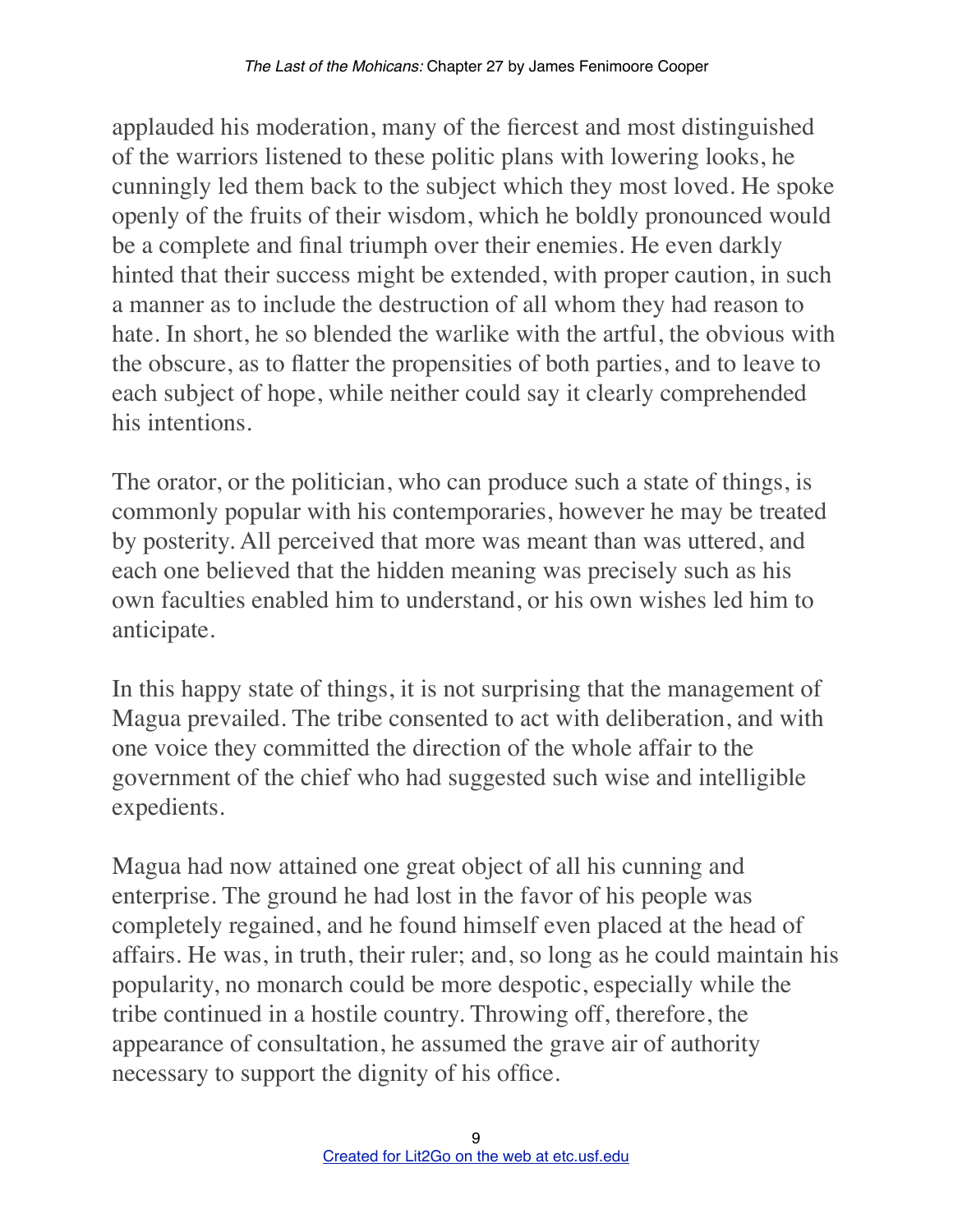Runners were despatched for intelligence in different directions; spies were ordered to approach and feel the encampment of the Delawares; the warriors were dismissed to their lodges, with an intimation that their services would soon be needed; and the women and children were ordered to retire, with a warning that it was their province to be silent. When these several arrangements were made, Magua passed through the village, stopping here and there to pay a visit where he thought his presence might be flattering to the individual. He confirmed his friends in their confidence, fixed the wavering, and gratified all. Then he sought his own lodge. The wife the Huron chief had abandoned, when he was chased from among his people, was dead. Children he had none; and he now occupied a hut, without companion of any sort. It was, in fact, the dilapidated and solitary structure in which David had been discovered, and whom he had tolerated in his presence, on those few occasions when they met, with the contemptuous indifference of a haughty superiority.

Hither, then, Magua retired, when his labors of policy were ended. While others slept, however, he neither knew or sought repose. Had there been one sufficiently curious to have watched the movements of the newly elected chief, he would have seen him seated in a corner of his lodge, musing on the subject of his future plans, from the hour of his retirement to the time he had appointed for the warriors to assemble again. Occasionally the air breathed through the crevices of the hut, and the low flame that fluttered about the embers of the fire threw their wavering light on the person of the sullen recluse. At such moments it would not have been difficult to have fancied the dusky savage the Prince of Darkness brooding on his own fancied wrongs, and plotting evil.

Long before the day dawned, however, warrior after warrior entered the solitary hut of Magua, until they had collected to the number of twenty. Each bore his rifle, and all the other accouterments of war, though the paint was uniformly peaceful. The entrance of these fierce–looking beings was unnoticed: some seating themselves in the shadows of the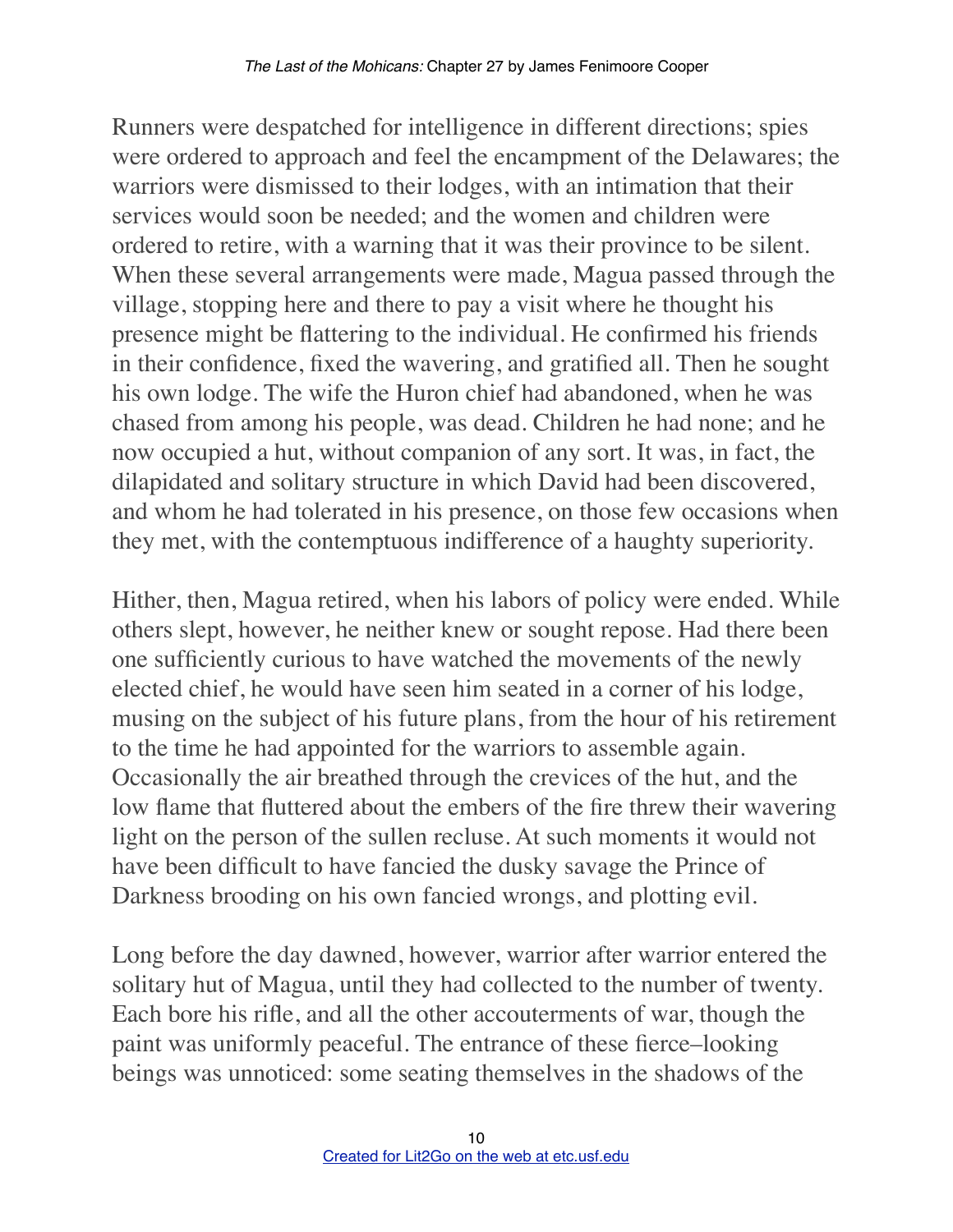place, and others standing like motionless statues, until the whole of the designated band was collected.

Then Magua arose and gave the signal to proceed, marching himself in advance. They followed their leader singly, and in that well–known order which has obtained the distinguishing appellation of "Indian file." Unlike other men engaged in the spirit–stirring business of war, they stole from their camp unostentatiously and unobserved resembling a band of gliding specters, more than warriors seeking the bubble reputation by deeds of desperate daring.

Instead of taking the path which led directly toward the camp of the Delawares, Magua led his party for some distance down the windings of the stream, and along the little artificial lake of the beavers. The day began to dawn as they entered the clearing which had been formed by those sagacious and industrious animals. Though Magua, who had resumed his ancient garb, bore the outline of a fox on the dressed skin which formed his robe, there was one chief of his party who carried the beaver as his peculiar symbol, or "totem." There would have been a species of profanity in the omission, had this man passed so powerful a community of his fancied kindred, without bestowing some evidence of his regard. Accordingly, he paused, and spoke in words as kind and friendly as if he were addressing more intelligent beings. He called the animals his cousins, and reminded them that his protecting influence was the reason they remained unharmed, while many avaricious traders were prompting the Indians to take their lives. He promised a continuance of his favors, and admonished them to be grateful. After which, he spoke of the expedition in which he was himself engaged, and intimated, though with sufficient delicacy and circumlocution, the expediency of bestowing on their relative a portion of that wisdom for which they were so renowned.

These harangues of the beasts were frequent among the Indians. They often address their victims in this way, reproaching them for cowardice